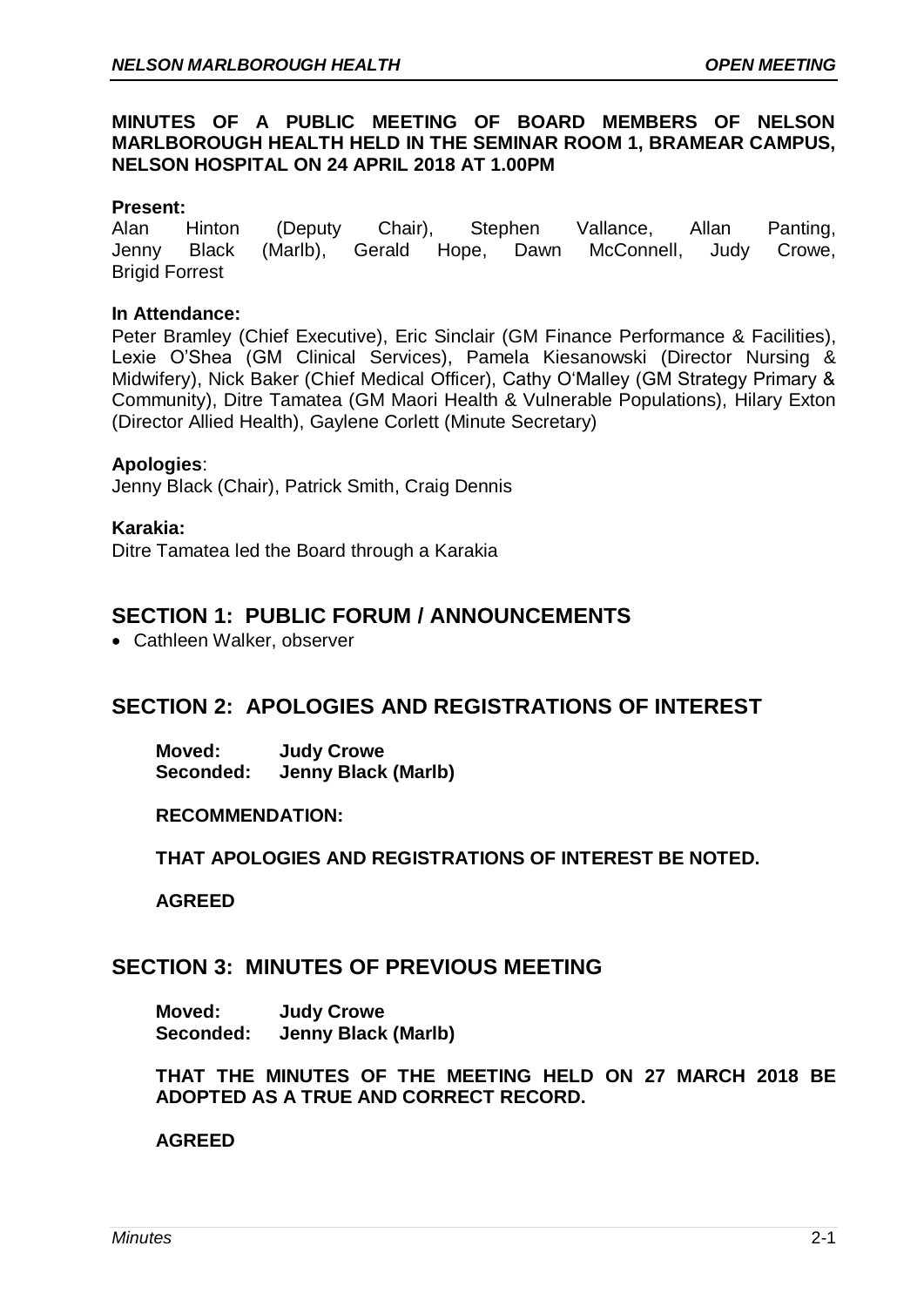### **3.2 Action Points**

Item 1 – Influenza: Noted the 2010 Cochrane report was reviewed and found to have biased data. Being vaccinated is important for pregnant women, mums and babies and is still of benefit for elderly. Discussion held on informed consent noting our obligation is to provide enough information for consumers to be informed, and all vaccinators are educated on informed consent.

Item 2 – Needle Stick Injuries: Due in May 2018

### **3.3 Correspondence**

Noted the Ministry of Health team undertaking the national Mental Health Review Inquiry will be visiting Nelson on 3-4 May. An evening public forum is scheduled for 3 May, and a number of forums are scheduled for NGOs and staff to engage with the Inquiry team.

# **SECTION 4: DEPUTY CHAIR'S REPORT**

The Chair spoke about the recent visit by Richard Bohmer on Models of Care transformation.

The visit was well received by staff. One encouraging key message received is that we have started well and are on the right track. The visit has given us some guidance/encouragement around IT spend, organisation communication, and the need for clear processes, good governance and oversight. We need to pick up the key messages and look at how we are going to progress these to ensure we are all heading in the same direction. We need clinically thinking managers and managerially thinking clinicians. The importance of the team in the wider sense, how everyone contributes and the clarity of language was noted.

Key messages from sessions are available from the Strategy Primary & Community team. **It was requested** that a Models of Care progress update, as part of the CE's report, be provided to the Board each month.

### **SECTION 5: CONSUMER COUNCIL CHAIR'S REPORT** Noted.

**Moved: Gerald Hope Seconded: Allan Panting**

**RECOMMENDATION:**

**THAT THE BOARD RECEIVES THE CONSUMER COUNCIL CHAIR'S REPORT.**

**AGREED**

## **SECTION 6: CHIEF EXECUTIVE'S REPORT**

Discussion was held on a recent ARC review about people moving into aged care facilities too late to get the benefits. It was queried whether it is the right model of care to keep people in their homes longer when in retirement facilities they receive warm rooms, good food, and company.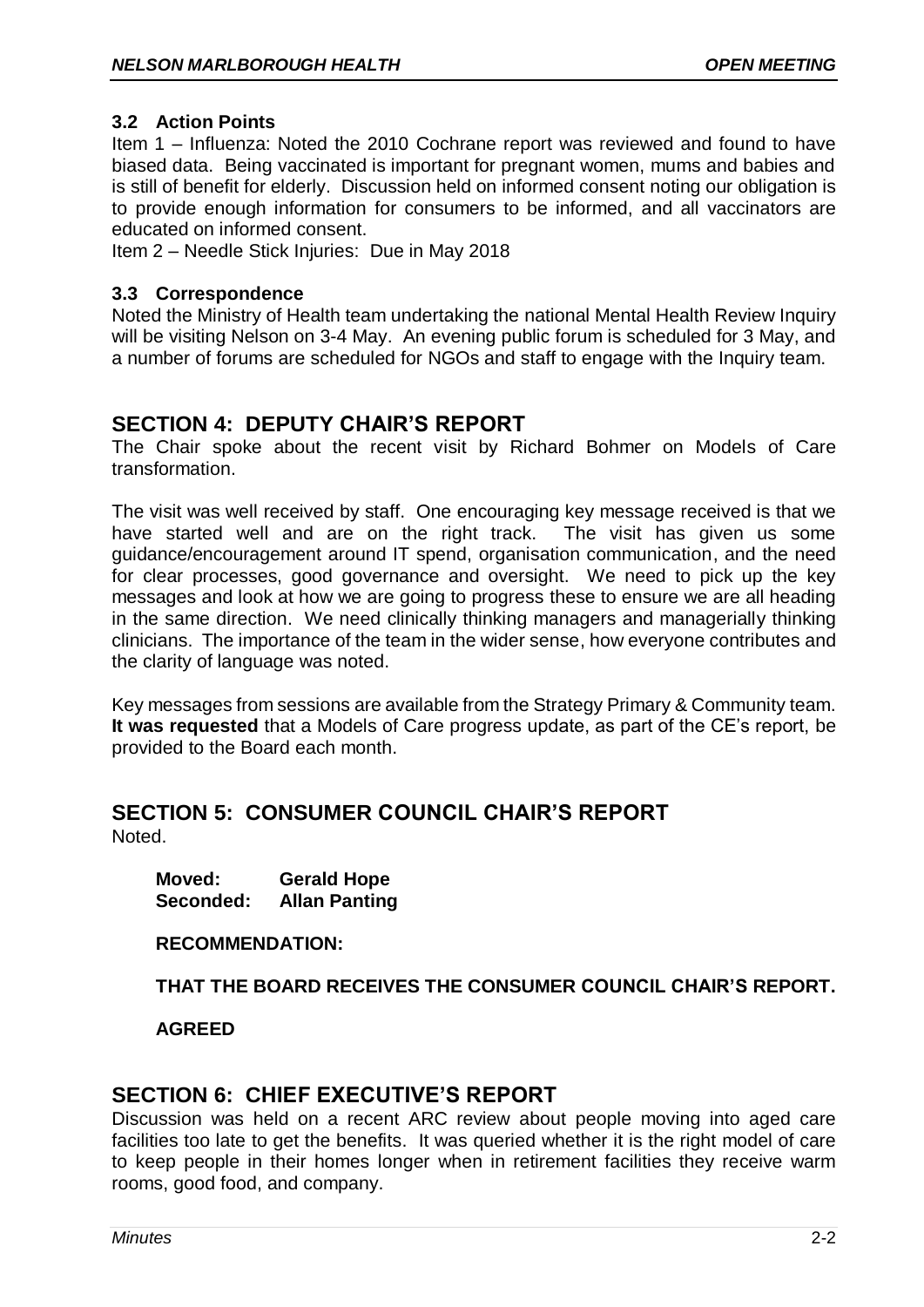Discussion was held on support systems in place to prevent staff burnout.

Noted Dermatology coverage is now a partnership with Hutt Valley, Capital Coast and Nelson Marlborough DHBs. Consultations will be completed by both telemedicine clinics and face to face visits from the dermatologist.

**Moved: Stephen Vallance Seconded: Jenny Black (Marlb)**

#### **RECOMMENDATION:**

**THAT THE BOARD RECEIVES THE CHIEF EXECUTIVE'S REPORT.**

**AGREED**

## **SECTION 7: FINANCIAL REPORT**

A \$0.98m deficit (against the planned \$0.6m deficit for the month) has brought the 9 month result to a surplus of \$32k (against the planned surplus of \$2.20m).

Key items to note include cost of outstanding annual leave for SMO workforce, RMOs, workforce, and hospital pharmaceuticals. Discussion held on the high cost of pharmaceuticals noting PHARMAC undertake regular audits of those prescribing high cost pharmaceuticals.

**Moved: Allan Panting Seconded: Dawn McConnell**

**RECOMMENDATIONS:**

**THAT THE BOARD RECEIVES THE FINANCIAL REPORT.**

**AGREED**

## **SECTION 8: CLINICAL GOVERNANCE REPORT** Noted.

**Moved: Gerald Hope Seconded: Jenny Black (Marlb)**

#### **RECOMMENDATIONS:**

**THAT THE BOARD RECEIVES THE CLINICAL GOVERNANCE REPORT.**

**AGREED**